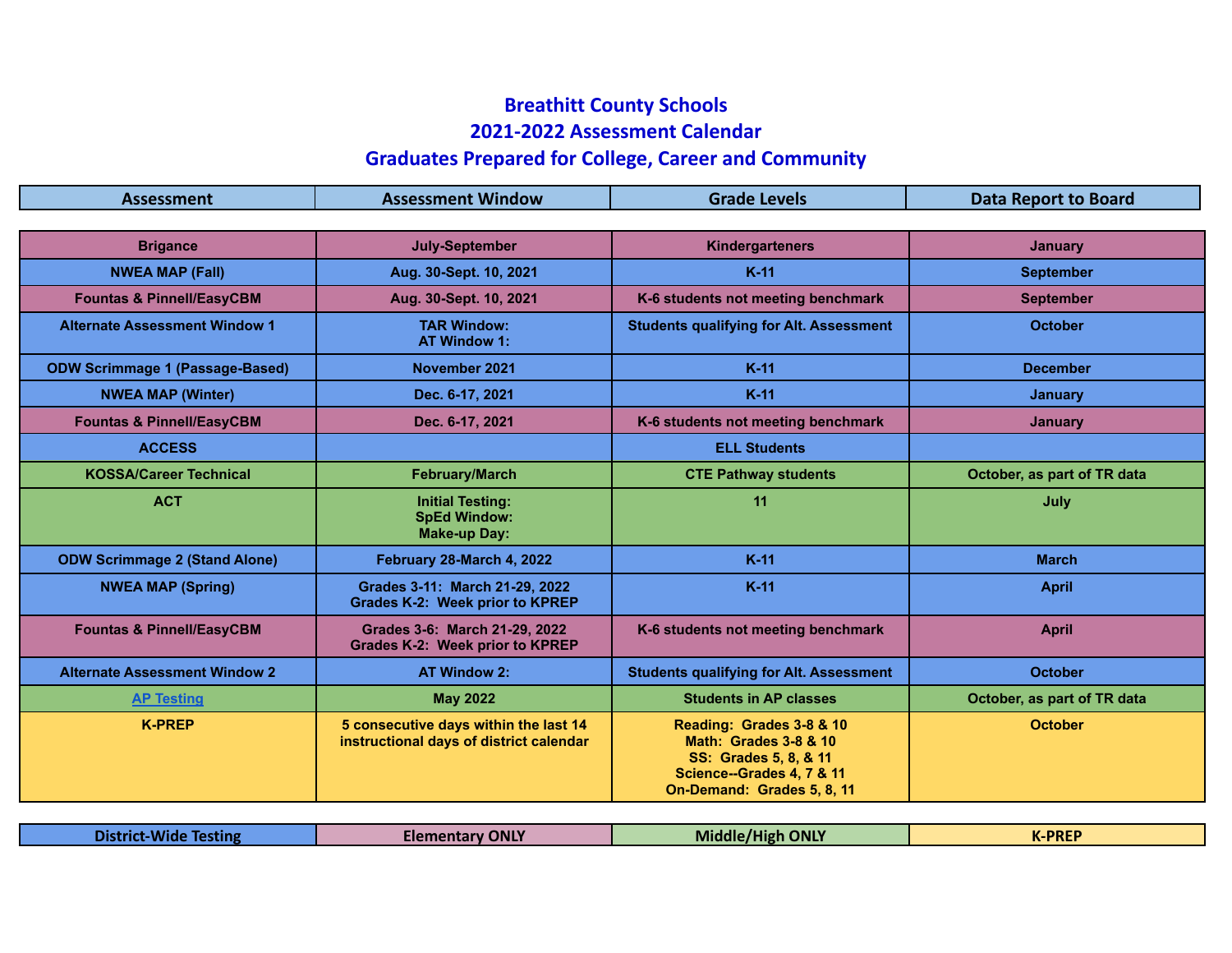## **Breathitt County Schools Comprehensive, Balanced System of Assessments Graduates Prepared for College, Career and Community**

| <b>Type of Assessment</b>                                                                                                                                                                                                                                                                       | <b>Name of Assessment</b>                                                                                                                                                                                                                                                                                                                                                                                                                                                                                                                                                                                                                                                                                                                                                                                                                                                                            | <b>Purpose of</b><br>Assessment*                                                                                                                                                                                                 | <b>Use of Assessment Data to</b><br><b>Support Learning*</b>                                                                                                                                                                                              | <b>Collective Responsibility</b>                                                                                                                                                                                                                                                                                                                                                                                                                                                                                                                           |
|-------------------------------------------------------------------------------------------------------------------------------------------------------------------------------------------------------------------------------------------------------------------------------------------------|------------------------------------------------------------------------------------------------------------------------------------------------------------------------------------------------------------------------------------------------------------------------------------------------------------------------------------------------------------------------------------------------------------------------------------------------------------------------------------------------------------------------------------------------------------------------------------------------------------------------------------------------------------------------------------------------------------------------------------------------------------------------------------------------------------------------------------------------------------------------------------------------------|----------------------------------------------------------------------------------------------------------------------------------------------------------------------------------------------------------------------------------|-----------------------------------------------------------------------------------------------------------------------------------------------------------------------------------------------------------------------------------------------------------|------------------------------------------------------------------------------------------------------------------------------------------------------------------------------------------------------------------------------------------------------------------------------------------------------------------------------------------------------------------------------------------------------------------------------------------------------------------------------------------------------------------------------------------------------------|
| <b>Formative</b><br><b>Assessment</b>                                                                                                                                                                                                                                                           | <b>Classroom</b>                                                                                                                                                                                                                                                                                                                                                                                                                                                                                                                                                                                                                                                                                                                                                                                                                                                                                     |                                                                                                                                                                                                                                  |                                                                                                                                                                                                                                                           |                                                                                                                                                                                                                                                                                                                                                                                                                                                                                                                                                            |
| $\bullet$ How is the student responding<br>to instruction and/or<br>intervention?<br>● What learning comes next for<br>the student?<br>● How do I adjust instruction in<br>response to the evidence of<br>student learning?<br>● What professional learning or<br>coaching opportunities exist? | <b>• Strategy 1: Clarifying, Sharing, and</b><br><b>Understanding Learning Intentions</b><br>and Success Criteria +<br>• Strategy 2: Elicit Evidence of<br>Learning t<br>• Routine 1: Activating Prior<br>Knowledge#<br>· Routine 2: Academic Dialogue#<br>· Routine 3: Questioning#<br>• Routine 4: Observation and<br>Analysis of Student Work#<br>• Routine 5: Peer and<br>Self-Assessment#<br>• Strategy 3: Providing Feedback that<br>Moves Learning Forward +<br>• Strategy 4: Activating Students as<br>Learning Resources for One<br>Another t<br>• Strategy 5: Activating Students as<br>Owners of Their Own Learning +<br>• MAP Skills Report<br><b>Intervention</b><br>• Lexia Core5: GLM Report<br>· Reading Plus: SeeReader,<br>ReadAround, iBalance<br>• Dreambox: Growth Report,<br><b>Standards Report</b><br>• ALEKS Math: Teacher created KCs,<br>Progress Reports, Pie Completion | . Informs teaching and learning<br>• Monitors student learning and<br>progress, based on lesson<br>goals<br>● Provides immediate or very<br>timely feedback on student<br>understanding<br>· Signals important learning<br>goals | l•Informal and formal<br>checkpoints on students'<br>learning during the course of<br>instruction<br>● Provides feedback to students<br>and teachers in short-term<br>intervals<br>• Directly embedded in and<br>informs ongoing teaching and<br>learning | <b>Student</b><br>· Uses provided feedback from<br>elicited evidence to adapt<br>learning.<br><b>Teacher</b><br>. Plan, Implement, Collect,<br>Monitor, Reflect, and Adjust<br>• Notices, recognizes, and<br>responds to the evidence of<br>student learning to support<br>progress toward learning<br>goals.<br><b>PLC</b><br>● Collaborate, Provide and/or<br>Receive Peer Feedback,<br><b>Identify Next Steps</b><br><b>School Leadership Team</b><br>• Monitor, Coach, and Support<br><b>District Curriculum Team</b><br>• Monitor, Coach, and Support |

\* Adapted from The Center on Standards and Assessment Implementation WestEd

✝ Reference: *Embedding Formative Assessment* by Dylan Wiliam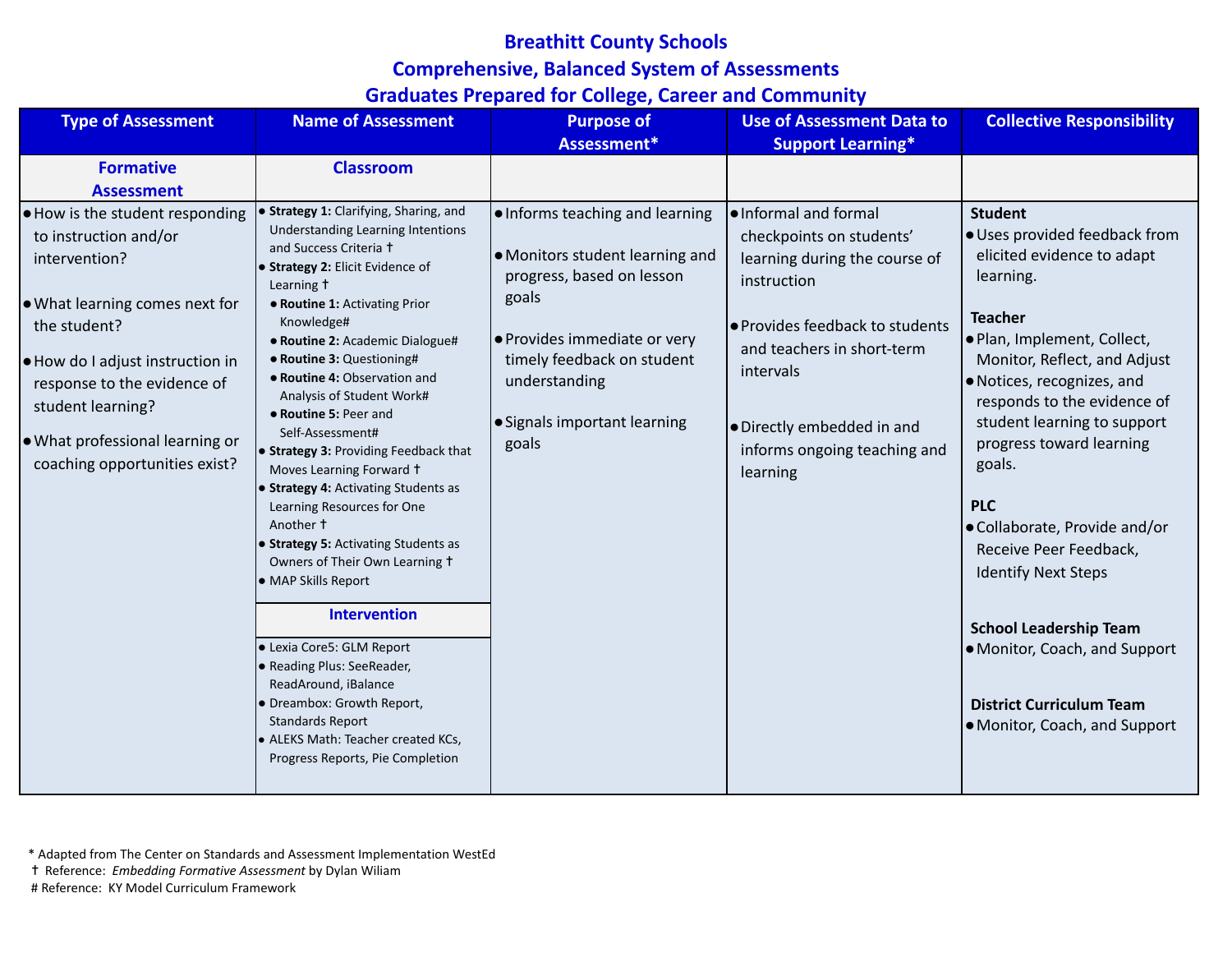| <b>Type of Assessment</b>                                                                                            | <b>Type of Assessment</b>                                                                                                                                                                                                                                                     | <b>Purpose of</b><br>Assessment*                                                                                  | <b>Use of Assessment Data to</b><br><b>Support Learning*</b>                                | <b>Collective Responsibility</b>                                                                                                                                                                                                                                                                                                                                                                                                                                                                                                                                                                                                                                                 |
|----------------------------------------------------------------------------------------------------------------------|-------------------------------------------------------------------------------------------------------------------------------------------------------------------------------------------------------------------------------------------------------------------------------|-------------------------------------------------------------------------------------------------------------------|---------------------------------------------------------------------------------------------|----------------------------------------------------------------------------------------------------------------------------------------------------------------------------------------------------------------------------------------------------------------------------------------------------------------------------------------------------------------------------------------------------------------------------------------------------------------------------------------------------------------------------------------------------------------------------------------------------------------------------------------------------------------------------------|
| <b>Diagnostic</b><br><b>Assessment</b>                                                                               | <b>Classroom</b>                                                                                                                                                                                                                                                              |                                                                                                                   |                                                                                             |                                                                                                                                                                                                                                                                                                                                                                                                                                                                                                                                                                                                                                                                                  |
| . What specific skills are<br>needed for the student's<br>learning?<br>● How can I use the data to                   | ● Pre-assessment<br>● Running Records<br><b>District</b>                                                                                                                                                                                                                      | · Identifies potential learning<br>strengths and difficulties<br>and/or areas that require<br>further development | · Obtain insight into student's<br>learning challenges<br>$\bullet$ Feedback can inform how | <b>Teacher</b><br>· Differentiate based on the identified<br>individual student learning needs to<br>create a starting point for instruction.<br>• Determine if the student is using the                                                                                                                                                                                                                                                                                                                                                                                                                                                                                         |
| plan meaningful and<br>efficient instruction?<br>. What professional learning<br>or coaching opportunities<br>exist? | · Lexia Core5: Insight<br>Assessment<br>• Reading Plus: Insight<br>Assessment<br>· Dreambox: Initial<br>Assessment<br>· ALEKS: Initial Knowledge<br>Check<br><b>State</b><br>· Brigance<br>· WIDA ACCESS Placement<br>Test (K W-APT)<br>· WIDA Online Screener<br>Grades 1-12 | · Provides teachers with<br>information to inform next<br>possible instructional steps                            | teachers provide learning<br>support, as well as next<br>steps in instruction               | skill/knowledge but making mistakes<br><b>PLC</b><br>· Collaborate, Provide and/or Receive<br>Peer Feedback, Identify Next Steps<br><b>School Leadership Team</b><br>• Monitor, Coach and Support<br>· Identify school data trends and<br>allocate resources to address<br>gaps/deficits<br>• Recommend program and policy<br>changes to SBDM<br><b>District Leadership Team</b><br>• Monitor, Coach and Support<br>• Recommend program and policy<br>changes to the Board of Education<br><b>Board of Education</b><br>· Identify district data trends and<br>allocate resources to address<br>gaps/deficits<br>. Review and consider approval of<br>program and policy changes |
|                                                                                                                      |                                                                                                                                                                                                                                                                               |                                                                                                                   |                                                                                             |                                                                                                                                                                                                                                                                                                                                                                                                                                                                                                                                                                                                                                                                                  |

✝ Reference: *Embedding Formative Assessment* by Dylan Wiliam

<sup>\*</sup> Adapted from The Center on Standards and Assessment Implementation WestEd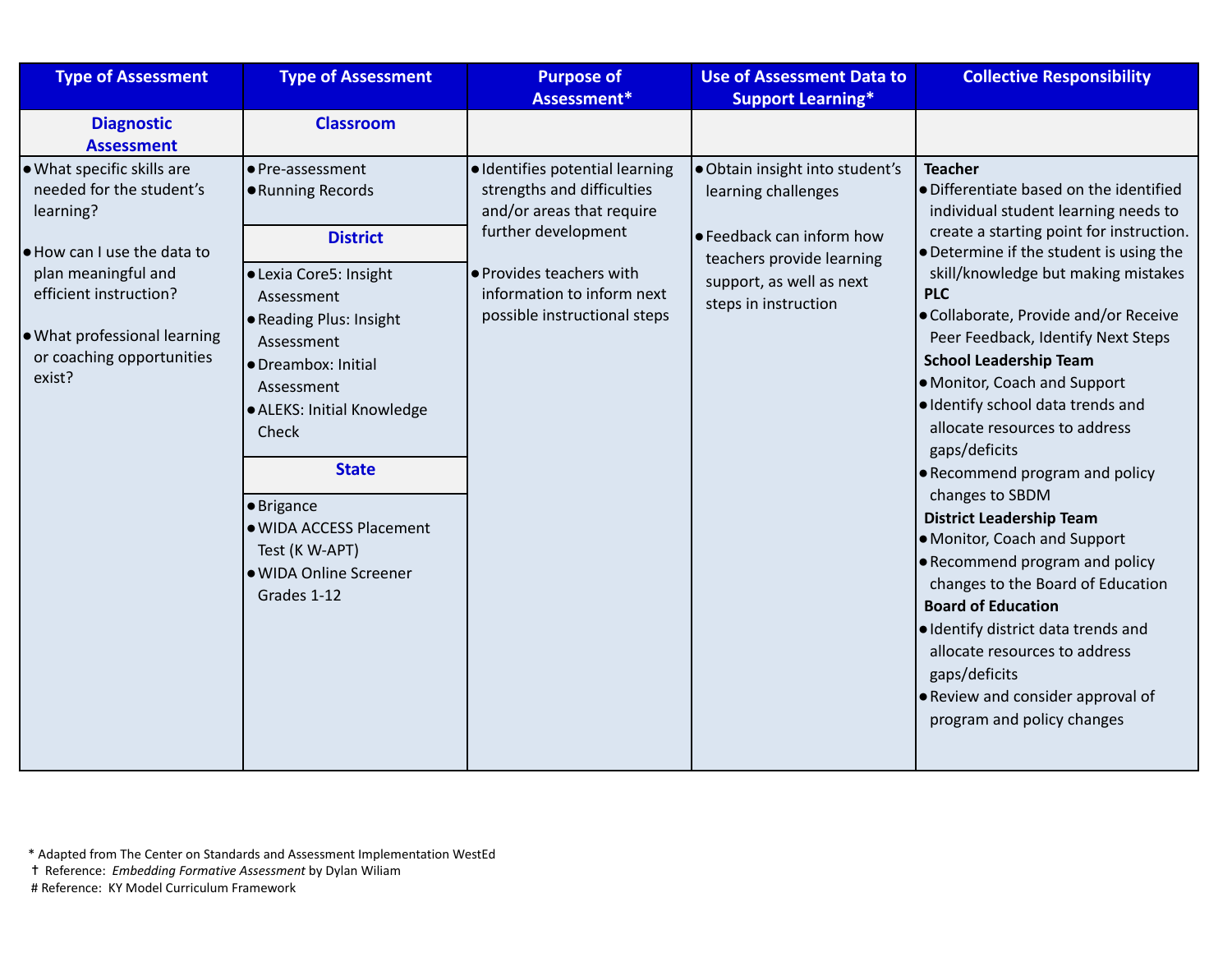| <b>Type of Assessment</b>                                                                                                                                                                                                                     | <b>Type of Assessment</b>                                                                                                                                                                                           | <b>Purpose of</b>                                                                                                                                                                                                                                                                                                                                                                      | <b>Use of Assessment Data to</b>                                                                                                                                          | <b>Collective Responsibility</b>                                                                                                                                                                                                                                                                                                                                                                                                                                                                                                                                                                                                                                                  |
|-----------------------------------------------------------------------------------------------------------------------------------------------------------------------------------------------------------------------------------------------|---------------------------------------------------------------------------------------------------------------------------------------------------------------------------------------------------------------------|----------------------------------------------------------------------------------------------------------------------------------------------------------------------------------------------------------------------------------------------------------------------------------------------------------------------------------------------------------------------------------------|---------------------------------------------------------------------------------------------------------------------------------------------------------------------------|-----------------------------------------------------------------------------------------------------------------------------------------------------------------------------------------------------------------------------------------------------------------------------------------------------------------------------------------------------------------------------------------------------------------------------------------------------------------------------------------------------------------------------------------------------------------------------------------------------------------------------------------------------------------------------------|
|                                                                                                                                                                                                                                               |                                                                                                                                                                                                                     | Assessment*                                                                                                                                                                                                                                                                                                                                                                            | <b>Support Learning*</b>                                                                                                                                                  |                                                                                                                                                                                                                                                                                                                                                                                                                                                                                                                                                                                                                                                                                   |
| <b>Interim/Benchmark</b><br><b>Assessment</b>                                                                                                                                                                                                 | <b>Intervention</b>                                                                                                                                                                                                 |                                                                                                                                                                                                                                                                                                                                                                                        |                                                                                                                                                                           |                                                                                                                                                                                                                                                                                                                                                                                                                                                                                                                                                                                                                                                                                   |
| ● Are there any core<br>instructional concerns? What<br>adjustments need to be<br>made?<br>. How can I quickly identify<br>students who are at risk or<br>need extension?<br>. What professional learning or<br>coaching opportunities exist? | <b>.</b> Leveled Literacy Intervention<br>$(LLI) - BAS$<br><b>District</b><br>· On-Demand Writing<br>Scrimmage (Interim)<br>• Fountas & Pinnell (Benchmark)<br>• Measures of Academic<br>Progress - MAP (Benchmark) | · Predicts student's end-of-year<br>proficiency<br>· Monitors students' progress<br>toward longer-term goals<br>· Informs teacher instruction<br>and/or school improvement<br>· Identifies and provides<br>support for struggling<br>students, teachers, schools<br>• Evaluates learning outcomes<br>· Informs school improvement<br>planning<br>• Signals important learning<br>goals | ● Monitor student learning and<br>may be predictive of student's<br>end-of-year performance<br>. Inform improvement<br>strategies for teachers,<br>schools, and districts | <b>Student</b><br>• Set learning goals<br><b>Teacher/PLC</b><br>· Identify strengths/gaps for<br>individual students<br>· Assign students to tiered<br>intervention as needed<br>• Reflect on the efficacy of<br>instruction and make<br>curricular changes as needed.<br><b>School Leadership Teams</b><br>· Identify school wide trends to<br>inform opportunities for<br>student and/or adult learning,<br>coaching, feedback and<br>resources.<br>• Recommend program and<br>policy changes to SBDM<br><b>District Leadership Team</b><br>· Identify district wide trends to<br>inform opportunities for<br>professional learning and<br>coaching.<br>• Recommend program and |
|                                                                                                                                                                                                                                               |                                                                                                                                                                                                                     |                                                                                                                                                                                                                                                                                                                                                                                        |                                                                                                                                                                           | policy changes to the Board of<br>Education                                                                                                                                                                                                                                                                                                                                                                                                                                                                                                                                                                                                                                       |
|                                                                                                                                                                                                                                               |                                                                                                                                                                                                                     |                                                                                                                                                                                                                                                                                                                                                                                        |                                                                                                                                                                           | <b>Board of Education</b>                                                                                                                                                                                                                                                                                                                                                                                                                                                                                                                                                                                                                                                         |
|                                                                                                                                                                                                                                               |                                                                                                                                                                                                                     |                                                                                                                                                                                                                                                                                                                                                                                        |                                                                                                                                                                           | • Review data and identify                                                                                                                                                                                                                                                                                                                                                                                                                                                                                                                                                                                                                                                        |
|                                                                                                                                                                                                                                               |                                                                                                                                                                                                                     |                                                                                                                                                                                                                                                                                                                                                                                        |                                                                                                                                                                           | progress for a school or the                                                                                                                                                                                                                                                                                                                                                                                                                                                                                                                                                                                                                                                      |
|                                                                                                                                                                                                                                               |                                                                                                                                                                                                                     |                                                                                                                                                                                                                                                                                                                                                                                        |                                                                                                                                                                           | district per administration                                                                                                                                                                                                                                                                                                                                                                                                                                                                                                                                                                                                                                                       |
|                                                                                                                                                                                                                                               |                                                                                                                                                                                                                     |                                                                                                                                                                                                                                                                                                                                                                                        |                                                                                                                                                                           | • Review and consider approval                                                                                                                                                                                                                                                                                                                                                                                                                                                                                                                                                                                                                                                    |
|                                                                                                                                                                                                                                               |                                                                                                                                                                                                                     |                                                                                                                                                                                                                                                                                                                                                                                        |                                                                                                                                                                           | of program and policy changes                                                                                                                                                                                                                                                                                                                                                                                                                                                                                                                                                                                                                                                     |

<sup>\*</sup> Adapted from The Center on Standards and Assessment Implementation WestEd

✝ Reference: *Embedding Formative Assessment* by Dylan Wiliam